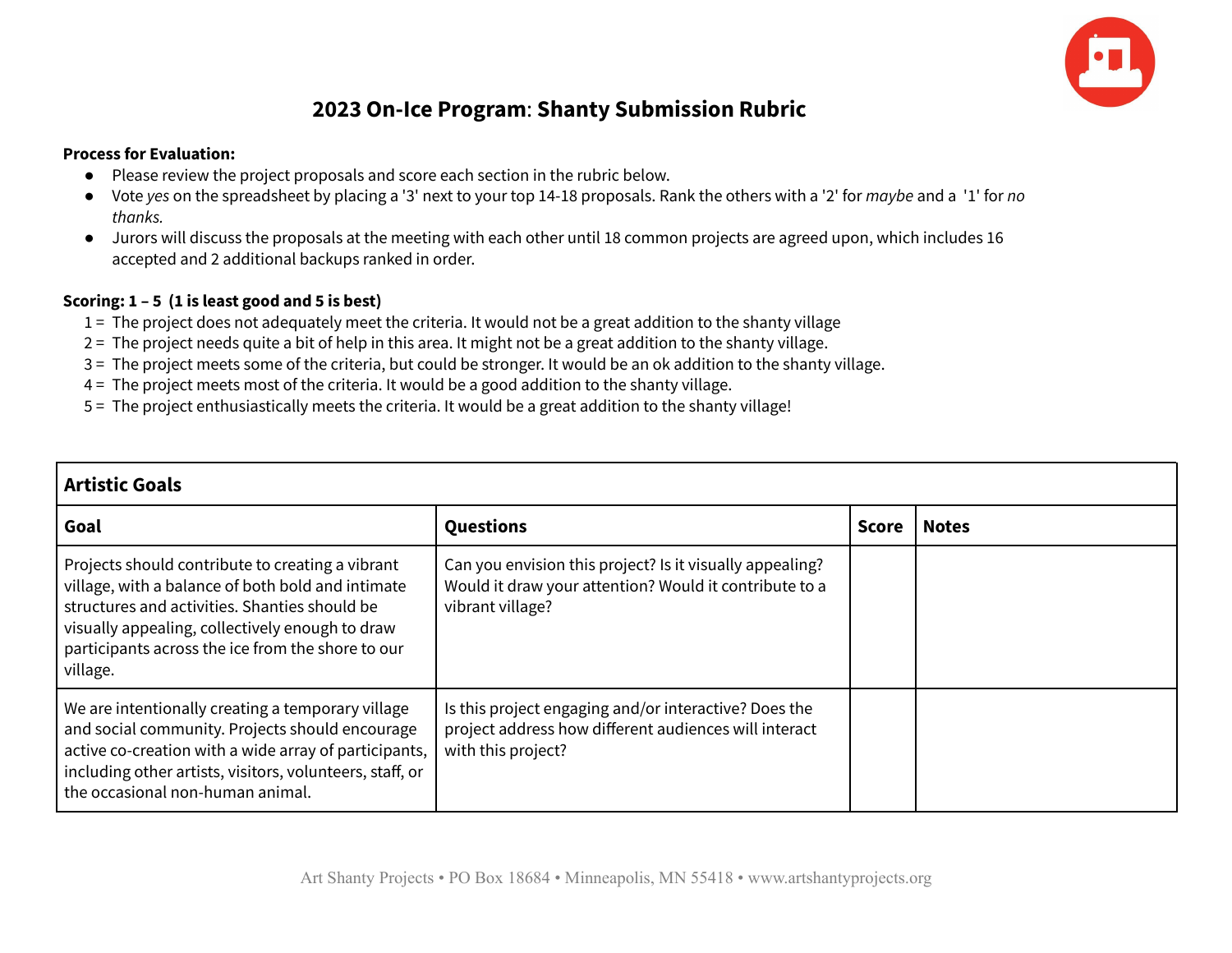| Projects should engage multiple senses to<br>maximize participation in an effort to creatively<br>remove barriers due to language, mobility, hearing,<br>sight or otherwise.                                                                                                                                                                                                     | Can you envision how the project will engage multiple<br>senses? Does it remove barriers in a creative way? Is<br>accessibility an compelling part of the design, rather<br>than an afterthought?           |  |
|----------------------------------------------------------------------------------------------------------------------------------------------------------------------------------------------------------------------------------------------------------------------------------------------------------------------------------------------------------------------------------|-------------------------------------------------------------------------------------------------------------------------------------------------------------------------------------------------------------|--|
| We are operating on Indigenous water and have a<br>responsibility to help protect it. Projects should<br>respect and engage with the natural environment<br>of the frozen lake and engage in sustainable<br>practices and choices, whenever possible. We have<br>a 'leave no trace' philosophy, only footsteps should<br>be left behind.                                         | Does the project respect the environment, thematically<br>or in practice? Was the project imagined and designed<br>with sustainability in mind?                                                             |  |
| The festival aims to engage with a wide array of<br>artistic and cultural perspectives, being mindful of<br>intersections of race, class, gender, age, ability, etc.<br>Artists should not appropriate other cultures in<br>their work, but instead focus on creating projects<br>that invite exchange with their own personal<br>culture, practices, process, perspective, etc. | Do they authentically identify their own culture,<br>practice, movement or perspective and why they want<br>to share it? Will this project add a<br>fresh/interesting/important perspective to the village? |  |

| <b>Feasibility</b>            |                                                                                                                                                                                                                              |       |              |
|-------------------------------|------------------------------------------------------------------------------------------------------------------------------------------------------------------------------------------------------------------------------|-------|--------------|
| <b>Section</b>                | Questions                                                                                                                                                                                                                    | Score | <b>Notes</b> |
| <b>Structure Design</b>       | Does it fit our specifications? Is accessibility built into the<br>design? Does it fit our COVID- conscious structure<br>requirements? Does it integrate our climate change<br>requirements? Does it seem feasible to build? |       |              |
| Experience/Interaction Design | Do the proposed activities and interactions seem<br>reasonable to make happen? Have they imaginatively<br>considered COVID requirements in their activities? Have<br>they addressed crowd interaction and management?        |       |              |